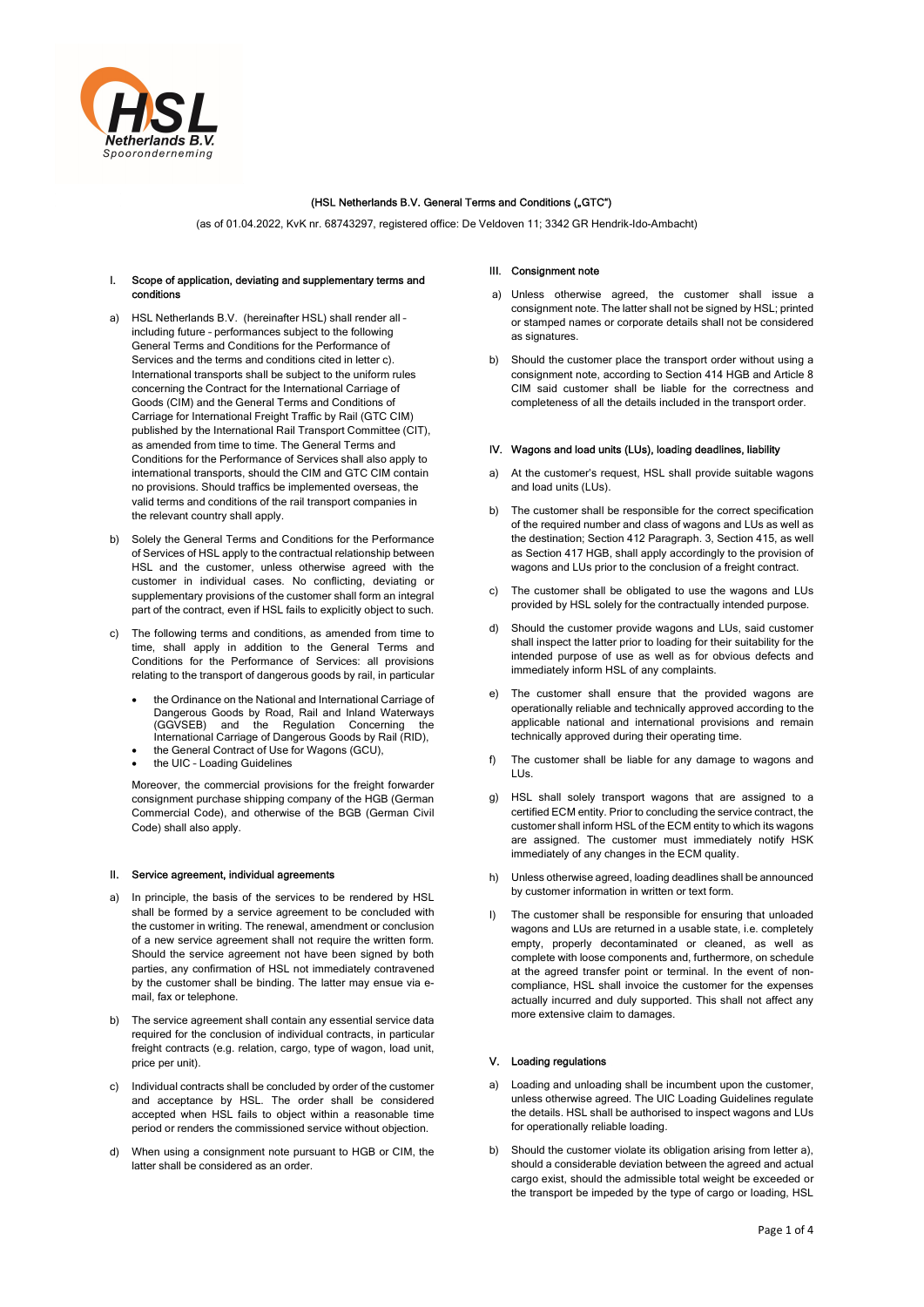

shall request the customer to remedy the problem within a reasonable time period. Once said period has lapsed without success, HSL shall also be authorised to assert the rights according to Section 415 Paragraph 3 Clause 1 HGB and Article 13 Section 2 CIM.

c) The customer shall be obligated to immediately remove any loading and unloading residue at the loading point, including the access routes, at its own expense; should HSL be required to do so by way of execution by substitution, the customer shall be liable for any costs incurred in the process.

## VI. Transport and delivery hindrances

- a) The customer shall ensure that any wagons it provides are subject to maintenance by an entity certified to this end (ECM). Failure to do so shall authorise HSL Logistik to refuse acceptance of the wagons.
- b) The customer shall ensure that HSL Logistik receives only wagons whose holders are party to the General Contract of Use for Wagons (GCU) or shall provide them to HSL Logistik in the same way as if such type of wagon were concerned. The applicable version of the GCU, as amended from time to time, may be found on the Internet under www.gcubureau.org.
- c) Should transport and delivery hindrances exist, the legal provisions shall apply with the proviso that HSL shall be authorised to store the loaded means of transport, within the scope of Section 419 Paragraph 3 HGB and Article 20 Section 2 CIM. For the duration of such storage, HSL shall be liable for the care of a prudent businessman. Any storage costs incurred as a result shall be borne by the customer.

### VII. Presumed loss

Pursuant to Section 424 Paragraph 1 HGB and Article 29 CIM, a further time period of 30 days after expiration of the delivery period shall apply uniformly to all national and international traffics once loss is presumed.

### VIII. Dangerous goods, accompanying document

- a) The customer must comply with the relevant dangerous goods regulations, in particular GGVSEB and RID, as amended from time to time.
- b) Dangerous goods shall only be accepted/delivered by HSL, should the acceptance of the safety and due care obligations up until collection or from the time of provision onward, as well as the physical transfer/acceptance of class 1 and 2 goods, have been agreed in writing with the dispatcher/recipient.
- c) Within the scope of its share of liability, the customer shall indemnify HSL against all obligations arising during the transport, the custody or other handling vis-à-vis third parties, as well as those which are attributable to the individual characteristic of the cargo and non-compliance with the duties of care incumbent upon the customer.
- d) Dangerous goods shall not be stored by HSL, not even due to storage of loaded transport means on the respective transport route. Possible exceptions would exist in the event of corresponding patrolling / surveillance the individual wagons. The storage of uncleaned empty tank wagons or tank containers for over 24 hours – should the last cargo have been a material with high risk potential in terms of the RID (Clause 1.10.3.1.2 therein) – or for over 48 hours in the event of other dangerous materials, shall require a special written agreement. Uncleaned empty and non-degassed pressurised gas tank wagons and

pressurised gas tank containers shall not be stored for longer than 24 hours by HSL.

#### IX. Remuneration, invoicing, ban on offsetting

- a) Settlement shall be made by means of invoicing.
- All prices cited by HSL are in euros and exclusive of the prevailing value added tax, currently amounting to 21%.
- c) Unless otherwise agreed the invoices of HSL shall fall due for payment on the date the invoices are issued. The customer shall pay the service charge free of any deductions for taxes, levies or other costs.

d)

HSL Logistik GmbH reserves the right to adjust the price for contractually owed services to price changes customary in the market and to invoice the customer. In the event of a price increase, HSL is obliged to inform the customer of the reasons for the price change in writing or text form two weeks before it takes effect. HSL must explain the reasons for the price increase to the customer in a concrete and comprehensible manner. This includes in particular the breakdown of the price items which lead to the changed final price. Justified circumstances for a price increase can be, for example, the increased energy prices due to war. If the price increase is unreasonable, the customer has the right to terminate the contract in writing or text form without observing a notice period at the time the price change is made. The customer will be informed of this separately in the notification of the price change. An unreasonable disadvantage exists in particular if HSL increases the price for the service within half a year by 20 % compared to the contractually agreed price. Should the customer make use of his right of termination, the price change will not become effective. HSL undertakes to pass on any price reductions to the customer by reducing the contractually agreed price accordingly.

- e) Should the customer fall into arrears with a payment, all receivables of HSL arising from the business relationship shall fall due for immediate payment, without the need for any separate notice of default.
- f) No offsetting and no exercising of a right of retention against receivables of HSL shall be admissible.
- g) Subsidies and subsidies of any kind are considered accordingly in the offers and can not be claimed

## X. Cancellations or postponements

- 1) Cancellation less than 24 hours before confirmed departure: 80% on the agreed circulation/tonnage price.
- 2) Cancellation between 24 and 48 hours before confirmed departure: 60% on the agreed circulation/tonnage price.
- 3) Cancellation between 48 and 120 hours (5 days) before confirmed departure: 30% on the agreed circulation/tonnage price.
- 4) Postponements of 2 24 hours shall be invoiced with the additional costs.
- 5) Postponements < 24 hours shall be considered and treated as cancellations (see Clause 1).
- 6) If there are no cancellations, 100% will be charged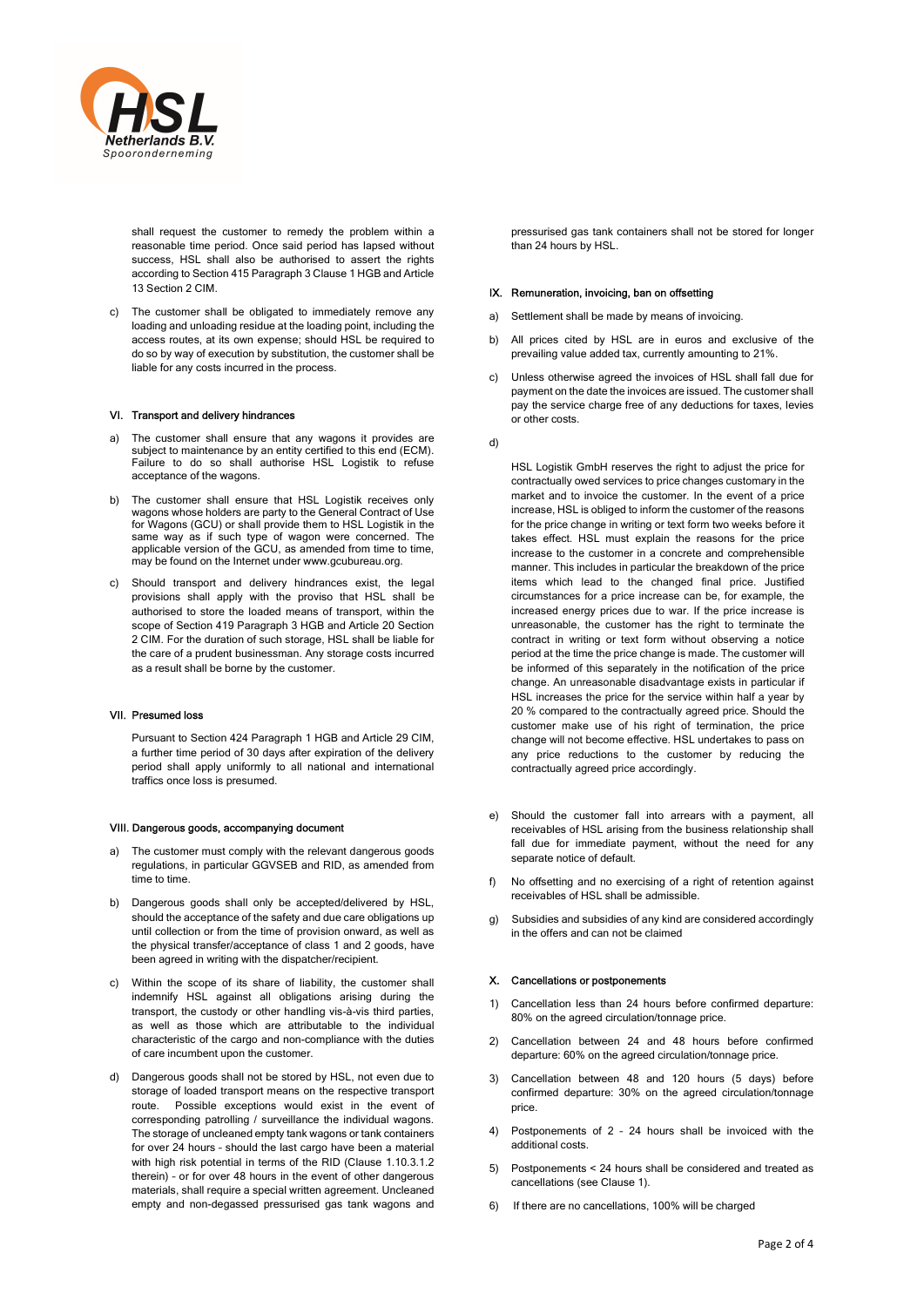

## XI. Customs and other administrative regulations

- a) The instruction to forward goods in bond or deliver them free house shall also authorise HSL to effect the customs clearance and to advance customs and excise duties and fees. HSL shall invoice the customer the expenses actually incurred and duly supported for such services, as well as for any delays for which HSL is not responsible on the occasion of the performance of such services.
- b) Prior to the respective transport implementation, the customer shall inform HSL unbidden whether the cargo concerned comprises Union or non-Union goods and, if necessary, whether a customs treatment by HSL is required. The customer shall also inform HSL whether the cargo concerned needs to be transported according to a tax suspension procedure.

### XI. Special terms and conditions for combined traffic

In combined traffic, HSL transports empty and loaded LUs and renders supplementary services according to special agreement (e.g. the completion of the required transport papers). LUs in terms of these General Terms and Conditions for the Performance of Services are:

- containers for overseas traffic, whose dimensions, corner fittings and strength are normalised by the International Organisation for Standardisation,
- inland containers for the European mainland traffic, and
- swap bodies, i.e. hot-swappable structures.
- b) LUs must comply with the prevailing legal regulations and technical provisions (e.g. according to DIN, EN, UIC leaflets).
- c) LUs provided to HSL by the customer must be operationally reliable and suitable for the load. The customer shall be liable for any damage caused by unsuitable, defective or nonoperationally reliable LUs.
- d) LU shall only be stored by HSL in the open air.
- e) HSL may assume the completion of the required transport papers and thus the associated services on behalf of the customer. A special contract shall be concluded for this purpose.

# XII. Liability

- a) HSL shall be liable for delays in delivery or failed deliveries, should HSL be responsible for the latter. This shall particularly not apply should delays in delivery or failed deliveries be due to:
	- weather-related adverse conditions during loading, transport and unloading, including in particular freezing of the cargo or of the transport containers;
	- hindrances caused by the infrastructure operator (z. B. DB Netz AG), including inter alia building work on the rail infrastructure, delayed timetabling, restricted track availability, track disruption, points failure, lubricant film on the rail, misguided action, damaged overhead cables, hindrances due to third-parties (e.g. suicide, derailment of third-part rail transport companies, terrorist attacks, vandalism);
	- delays in the transport process due to the delayed return or delayed unloading of the wagons, should these be caused by the customer or the latter's subcontractor; as well as
	- contaminations and load residue in the employed wagons following unloading by the customer, the recipient or the subcontractor thereof.
- a) For the rest, the liability for delays in delivery, damage and loss of the transported cargo shall be subject to the provisions of the HGB and CIM, as amended from time to time, unless otherwise regulated in these General Terms and Conditions for the Performance of Services.
- b) Liability according to a) and b) shall be excluded for direct consequential damages, should this be admissible according to the regulations cited in b).
- c) For the rest, should any damage of the customer not have been caused by intent or gross negligence on the part of HSL and no personal injury have resulted, the liability of HSL shall be excluded. In the event of violation of the essential contractual duties, the liability of HSL shall be limited to typical, foreseeable damage.

# XIII. Force majeure

- a) Any events and circumstances whose prevention of which cannot be controlled by the contracting parties, such as e.g. natural catastrophes, war, industrial disputes, raw material and energy shortages, acts of God, shall release the relevant contracting party for the duration of the disruption and to the extent of the effects of such on its contractual duties.
- b) The relevant contracting party shall immediately inform the other party about the expected duration and scope of the disruption and shall take all reasonable measures to promptly eliminate the disruption. The relevant contracting party shall endeavour to subsequently render any failed services within the realms of its possibilities.
- On no account shall HSL be liable for any damages and delays caused by force majeure in terms of this provision.

# XIV. Place of jurisdiction, applicable law

- Hamburg is sole place of jurisdiction for all disputes arising from the contractual relationship. However, HSL shall also be entitled to file suit against the customer at the latter's corporate domicile.
- b) The law of the Federal Republic of Germany applies to the legal relationships between the contracting parties.

# XV. Final provisions

- a) Should the written form have been selected, the conclusion amendments and supplements of agreements between the customer and HSL shall require the written form. This shall then also apply to the exclusion of the written form requirement.
- b) Should one or more provisions of these General Terms and Conditions of Performance of Services or of the contract concluded based on such General Terms and Conditions of Performance of Services be or become invalid, this shall not affect the validity of the remaining terms and conditions or of the contractual terms and conditions. The parties shall instead replace the invalid provision by a valid provision most closely resembling the desired economic purpose of the invalid provision. The same shall apply to any gap in the provisions.
- c) The customer shall not be entitled to use the business relationship with HSL as reference or for advertising purposes without the latter's consent.
- d) The customer undertakes to maintain confidentiality regarding all information, knowledge and documents received from HSL, or otherwise obtained from the field of HSL or of one of the